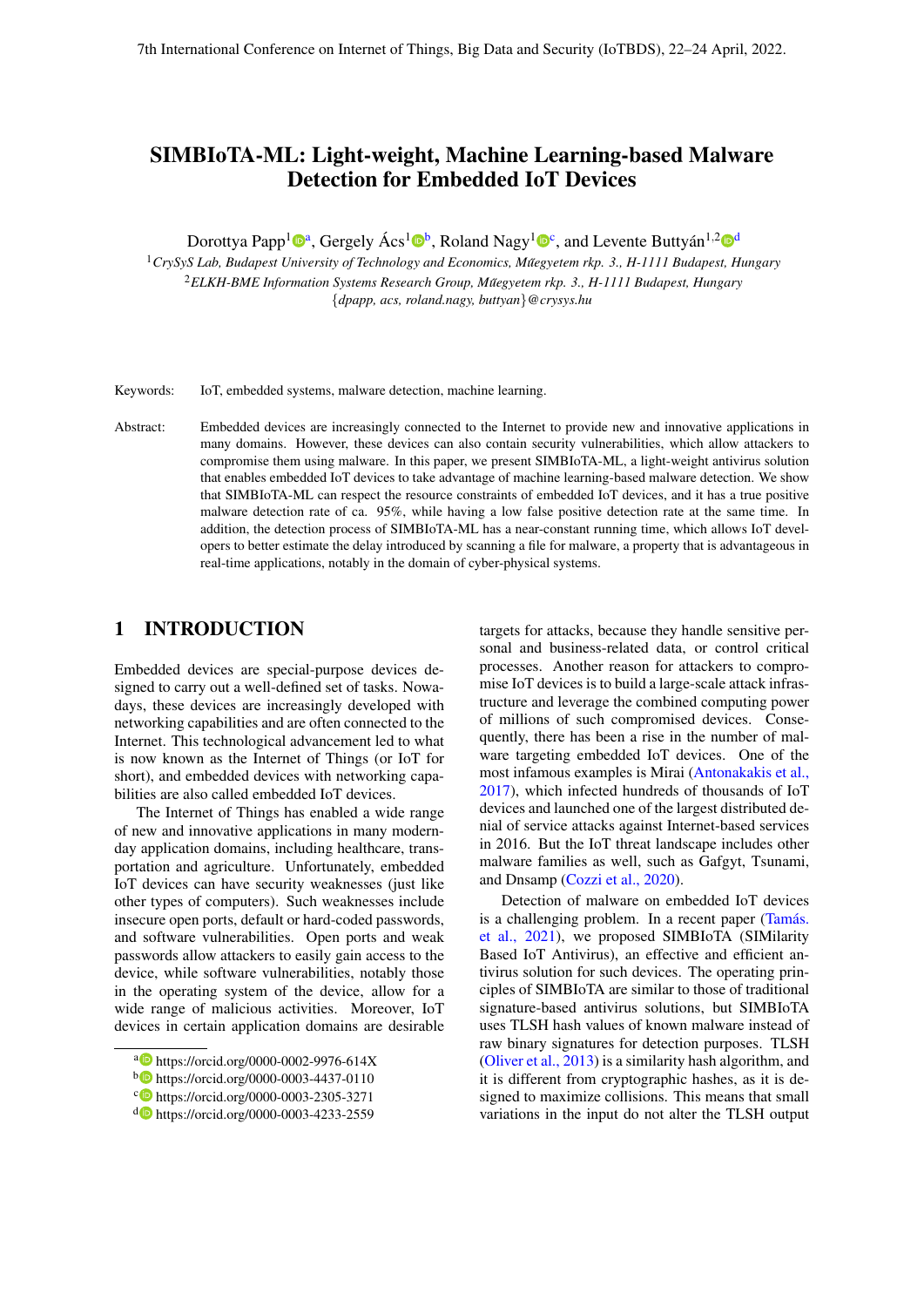significantly. In other words, similar inputs result in similar TLSH hash values, and SIMBIoTA takes advantage of this feature. More specifically, in case of SIMBIoTA, embedded IoT devices store only a few TLSH hash values of known malware, and they compare the TLSH hash values of new files to these stored hashes. If the TLSH hash of an unknown file is similar to that of a known malware, the unknown file is detected as malware. The main advantage of SIM-BIoTA is its light-weight requirements for storage, computation, and bandwidth, as well as its remarkable detection capabilities. Indeed, according to the experiments reported in (Tamás. et al., 2021), SIM-BIoTA achieved a true positive detection rate of ca. 90%, even for previously unseen malware, and a false positive detection rate of 0%.

In this paper, we also use TLSH hash values for malware detection on IoT devices, but in a manner different from that of SIMBIoTA. Our key observations are that TLSH hash values can serve as compact representations of binary files and, thanks to their well-defined structure, they can be used as feature vectors for training machine learning models, which can then be used for malware detection. We show that this approach can result in interesting trade-offs in terms of detection performance and resource usage on embedded devices. More specifically, our contributions, in this paper, are the following:

- We introduce SIMBIoTA-ML, which replaces SIMBIoTA's database of TLSH hash values with a random forest classifier trained on TLSH hashes of malware and benign files.
- We measure the true and false positive detection rates of SIMBIoTA-ML, as well as its storage requirements and running time.
- We compare SIMBIoTA-ML's measurement results to those of SIMBIoTA and discuss the advantages and disadvantages of both solutions. Specifically, we find that SIMBIoTA has lower storage requirements and false positive detection rate, but SIMBIoTA-ML outperforms SIMBIoTA in terms of true positive detection rate even for new, previously unseen malware samples. We also show that SIMBIoTA's database of TLSH hash values increases over time, which has an impact on its detection time. Specifically, the larger the database is, the longer it takes for SIMBIoTA to decide whether an unknown file is malicious or not. By contrast, we show that SIMBIoTA-ML has a near-constant running time, which allows for better estimation of the delay introduced by the antivirus solution, and this can be an advantage in case of real-time applications in the domain of cyber-physical systems.

The paper is structured as follows: Section [2](#page-1-0) provides background information on malware detection approaches and SIMBIoTA. Section [3](#page-3-0) discusses SIMBIoTA-ML and our changes to SIMBIoTA's architecture in order to use machine learning. The performance of SIMBIoTA-ML is evaluated in Section [4.](#page-4-0) Finally, Section [5](#page-8-0) concludes the paper.

## <span id="page-1-0"></span>2 RELATED WORK

In this section, we provide background information on machine learning-based malware detection, and we summarize the operation of SIMBIoTA.

## 2.1 Malware detection with machine learning

Traditionally, antivirus products rely on signatures and heuristic rules that try to capture complex static patterns in known malware samples. One problem with this approach is that, like any method relying on static features of binaries, it can be evaded by packing, encryption, obfuscation, and code polymorphism. These techniques modify a malware sample's binary form in such a way that it cannot be detected by the same signature or heuristic rule, while, at the same time, its behavior remains the same. Another problem, which is more important for our present work, is that creating signatures and heuristic rules requires expert knowledge, and often necessitates reverse engineering techniques. As a result, it is a time consuming and tedious task. Hence, signature-based and heuristic approaches have a hard time keeping up with the constantly evolving threat landscape<sup>[1](#page-1-1)</sup>, and their reliance on expert knowledge is a scalability bottleneck for antivirus companies.

In response, significant research effort has been dedicated to automate malware detection using machine learning [\(Ye et al., 2017;](#page-11-2) [Ucci et al., 2019;](#page-11-3) [Gibert et al., 2020\)](#page-10-1). Machine learning requires features, which are usually automatically extracted using static and dynamic program analysis techniques [\(Soli](#page-11-4)[man et al., 2017\)](#page-11-4). Features can be derived from a variety of sources, including the samples' instructions [\(Dovom et al., 2019;](#page-10-2) [Takase et al., 2020\)](#page-11-5), their control-flow [\(Alasmary et al., 2019\)](#page-9-1), invoked API functions and system calls [\(Abbas and Srikanthan,](#page-9-2) [2017;](#page-9-2) [Shobana and Poonkuzhali, 2020\)](#page-11-6), and mes-sages sent over the network [\(Meidan et al., 2018;](#page-10-3)

<span id="page-1-1"></span><sup>1</sup>[https://www.sophos.com/en-us/medialibrary/pdfs/](https://www.sophos.com/en-us/medialibrary/pdfs/technical-papers/sophoslabs-2019-threat-report.pdf) [technical-papers/sophoslabs-2019-threat-report.pdf](https://www.sophos.com/en-us/medialibrary/pdfs/technical-papers/sophoslabs-2019-threat-report.pdf) (accessed: Feb 28, 2022)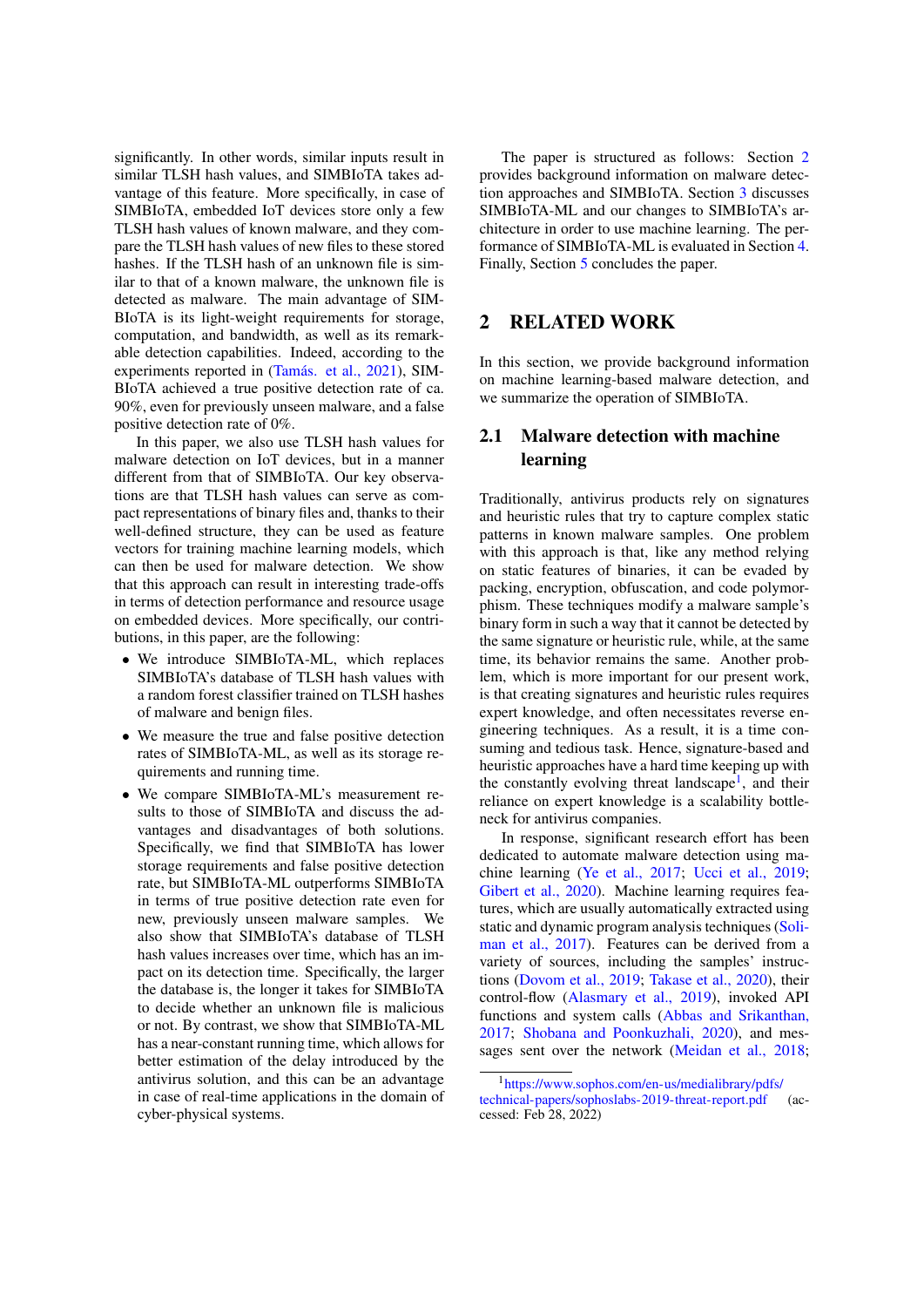[Goyal et al., 2019\)](#page-10-4). Feature extraction can result in thousands of features, some of which may be redundant and can be eliminated with data mining techniques.

For efficient malware detection, machine learning-based approaches require lots of benign and malicious samples to train on. These samples are often collected from so-called intelligence networks. Nowadays, users' machines run only a client-side antivirus component, which may perform local detection, but it can also request a server's assistance during the detection process. This setup is also known as cloud-based malware detection. The client-side component sends suspicious samples to a server in the cloud, which performs a more in-depth analysis, e.g., by executing the sample in a sandbox, makes a decision, and informs the client. At the same time, the server collects these submitted samples, which can then be used for training machine learning models.

Cloud-based malware detection coupled with machine learning has also been proposed for embedded IoT devices [\(Sun et al., 2017;](#page-11-7) [Hussain et al., 2020\)](#page-10-5). This is an advantageous combination for embedded IoT devices, because resource-heavy analysis is performed in the cloud and the resource-constrained devices need to run only a light-weight client-side component. The client-side component either forwards all files to the cloud for analysis or applies a pre-trained machine learning model to detect malware. Proposed machine learning models include light-weight convolutional neural networks [\(Su et al., 2018\)](#page-11-8), recurrent neural networks [\(HaddadPajouh et al., 2018\)](#page-10-6), random forest classifiers [\(Takase et al., 2020\)](#page-11-5), fuzzy and fast fuzzy pattern trees [\(Dovom et al., 2019\)](#page-10-2). Many existing works use static features [\(Ngo et al.,](#page-10-7) [2020\)](#page-10-7), including function call graphs [\(Nguyen et al.,](#page-10-8) [2020\)](#page-10-8), grey scale images of binaries [\(Karanja et al.,](#page-10-9) [2020\)](#page-10-9), strings [\(Hwang et al., 2020\)](#page-10-10), and instruction opcodes [\(Nakhodchi et al., 2020\)](#page-10-11).

### 2.2 SIMBIoTA

SIMBIoTA was proposed in (Tamás. et al., 2021). It is a light-weight antivirus solution with limited requirements for storage, computation, and bandwidth, hence suitable for embedded IoT devices. SIMBIoTA relies on a large malware database maintained on a backend server. This malware database is assumed to be continuously updated with samples obtained from an intelligence network as described above. The server computes the TLSH hash values of the samples in its database, and pushes a subset of these TLSH hashes to the client-side antivirus component on the embedded IoT devices, where a light-weight algorithm uses them to detect malware based on binary similarity. Therefore, SIMBIoTA requires resourceconstrained embedded IoT devices to store only a small database with a few TLSH hash values.

In (Tamás. et al., 2021), SIMBIoTA was evaluated on a total of 47,937 malicious samples and a total of 14,119 benign samples for the ARM and MIPS architectures. In the experiments, the set of samples was divided into two groups: the samples known to the backend via the intelligence network, and the samples found only in the wild. The samples known to the backend were used to construct the database of TLSH hash values. Based on the metadata of mali-cious samples available in VirusTotal<sup>[2](#page-2-0)</sup>, the samples were also put into so-called "weekly batches", i.e., sets of samples that were first submitted to Virus-Total on the same week. At the beginning of each week, the database of TLSH hashes were updated and the detection performance was measured in two ways. First, we checked the true positive detection rate for all samples in previous weeks' weekly batches. Second, we also submitted samples from the wild of the next two weeks' weekly batch to see SIMBIoTA's detection performance for new, previously unseen malware samples. The experiments measured a false positive detection rate of 0%, a true positive detection rate above 90% for samples of previous weeks' weekly batches, and a true positive detection rate of ca. 90% for the next two weeks' weekly batches. Throughout the experiments, fewer than 200 bytes were necessary to update the TLSH hashes stored on the embedded IoT device. By the end of the experiments, the storage requirement on the embedded IoT device was 10 kB in the case of ARM and 6.5 kB in the MIPS case.

Despite its remarkable features, SIMBIoTA has a number of limitations as well. First, similar to other malware detection solutions relying on static features, analyzing obfuscated or encrypted samples is challenging for SIMBIoTA. Second, as we show in this paper, the bigger the database of similarity hash values, the longer it takes for SIMBIoTA to decide whether a given file is malicious or not. This can be a challenge in IoT environments where embedded devices must comply with real-time requirements, because the run time delay introduced by SIMBIoTA is hard to design for. Last, even though a true positive detection rate of 90% on average for new, previously unseen malware samples is surprisingly good, existing literature suggests that machine learning-based malware detection approaches can achieve even better results.

In this paper, we modify SIMBIoTA's architecture

<span id="page-2-0"></span> $\mu^2$ <https://www.virustotal.com/> (accessed: Jan 8, 2022)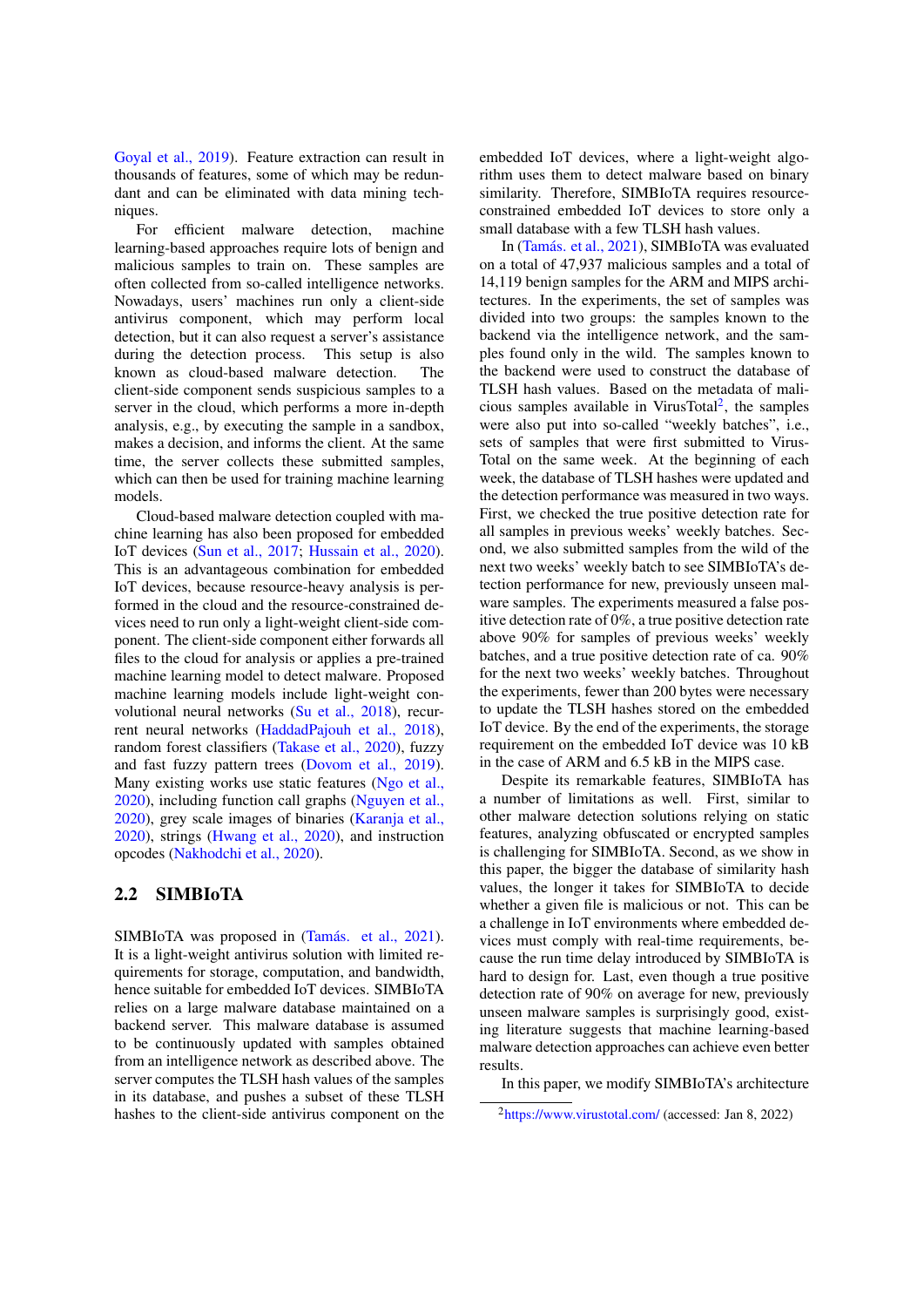to enable embedded IoT devices to take advantage of machine learning-based malware detection. We call the resulting system SIMBIoTA-ML. Specifically, we replace the database of TLSH hash values with a random forest classifier trained on TLSH hashes of known malware and benign files. We show that this modification can increase the true positive detection rate by 5% on average, even for new, previously unseen malware samples. We also show that our trained random forest classifier has a near-constant run time, which allows IoT system developers to better estimate and design for the delay introduced by the antivirus solution.

## <span id="page-3-0"></span>3 ARCHITECTURE AND DESIGN OF SIMBIOTA-ML

We now discuss our proposed solution to improve SIMBIoTA with machine learning-based malware detection. We discuss our modifications to SIMBIoTA's architecture in Section [3.1](#page-3-1) and our design choices for machine learning in Section [3.2.](#page-3-2) We call the resulting antivirus solution SIMBIoTA-ML.

#### <span id="page-3-1"></span>3.1 Architectural overview

The original architecture of SIMBIoTA consists of both client-side and server-side components. Clientside components are located on embedded IoT devices and are responsible for protecting devices from malware via a detection process. The detection process takes as input the unknown file to be checked and a database containing TLSH hash values of known malware samples. The unknown file's TLSH hash value is then compared to the TLSH hash values in the database in a pairwise manner. If the unknown file is determined to be similar to a known malware sample, it is considered malicious.

The task of server-side components is to keep the database of TLSH hash values up-to-date. These components are located on a backend server. The backend maintains a malware database, which receives malicious samples from honeypots, malware feeds, and malware analysis sandboxes via the intelligence network. Samples in the malware database are represented in a graph, where nodes are the TLSH hash values of the samples, and an edge connects two nodes if the corresponding TLSH hashes are similar enough according to some similarity metric. The backend then computes a dominating set over this graph and the TLSH hash values of the nodes in the dominating set are sent to the client-side as an update.

Our main improvement to SIMBIoTA is to replace

the dominating set construction by machine learning. The modified architecture is shown in Figure [1.](#page-4-1) On embedded IoT devices, we replace the database of TLSH hash values with a machine learning model. Therefore, the modified detection process takes as input the unknown file to be checked and the machine learning model. The modified detection process applies the machine learning model to the unknown file to decide whether the file is malicious or not. The machine learning model is trained on the backend using both malicious and benign samples. Therefore, we keep SIMBIoTA's intelligence network and require it to supply the backend with benign samples as well. Benign samples could be received from IoT vendors or from public software databases.

#### <span id="page-3-2"></span>3.2 Design choices for machine learning

Machine learning models for malware detection must be trained using features that represent important qualities of executable files. In general, features can be derived using static or dynamic program analysis. Dynamic program analysis, i.e., monitoring a program's execution, however, leads to degraded performance, which is a challenge in the IoT setting. Therefore, we need features whose extraction is lightweight and can be done statically.

TLSH [\(Oliver et al., 2013\)](#page-11-1) hash values can be considered static features because their calculation involves only the processing of the raw bytes in the program file. Moreover, TLSH has a light-weight calculation time in the range of milliseconds, which makes it suitable in the context of malware detection on IoT devices. More specifically, computing a TLSH hash value involves the following steps:

- 1. Process the raw byte string using a sliding window of size 5 to populate an array of bucket counts.
- 2. Calculate quartile points *q*1, *q*2, and *q*3 based on the buckets' values.
- 3. Construct the hash value's header based on the quartile points.
- 4. Construct the hash value's body.

The first three bytes of the resulting TLSH hash value is a header with following parts<sup>[3](#page-3-3)</sup>:

- the first byte is a checksum value;
- the second byte stores the so-called *L* value, which is calculated from the length of the original byte sequence;

<span id="page-3-3"></span><sup>3</sup>The TLSH implementation at [https://github.com/](https://github.com/trendmicro/tlsh) [trendmicro/tlsh](https://github.com/trendmicro/tlsh) (accessed: Jan 9, 2022) appends two extra bytes to the beginning of the header for versioning purposes.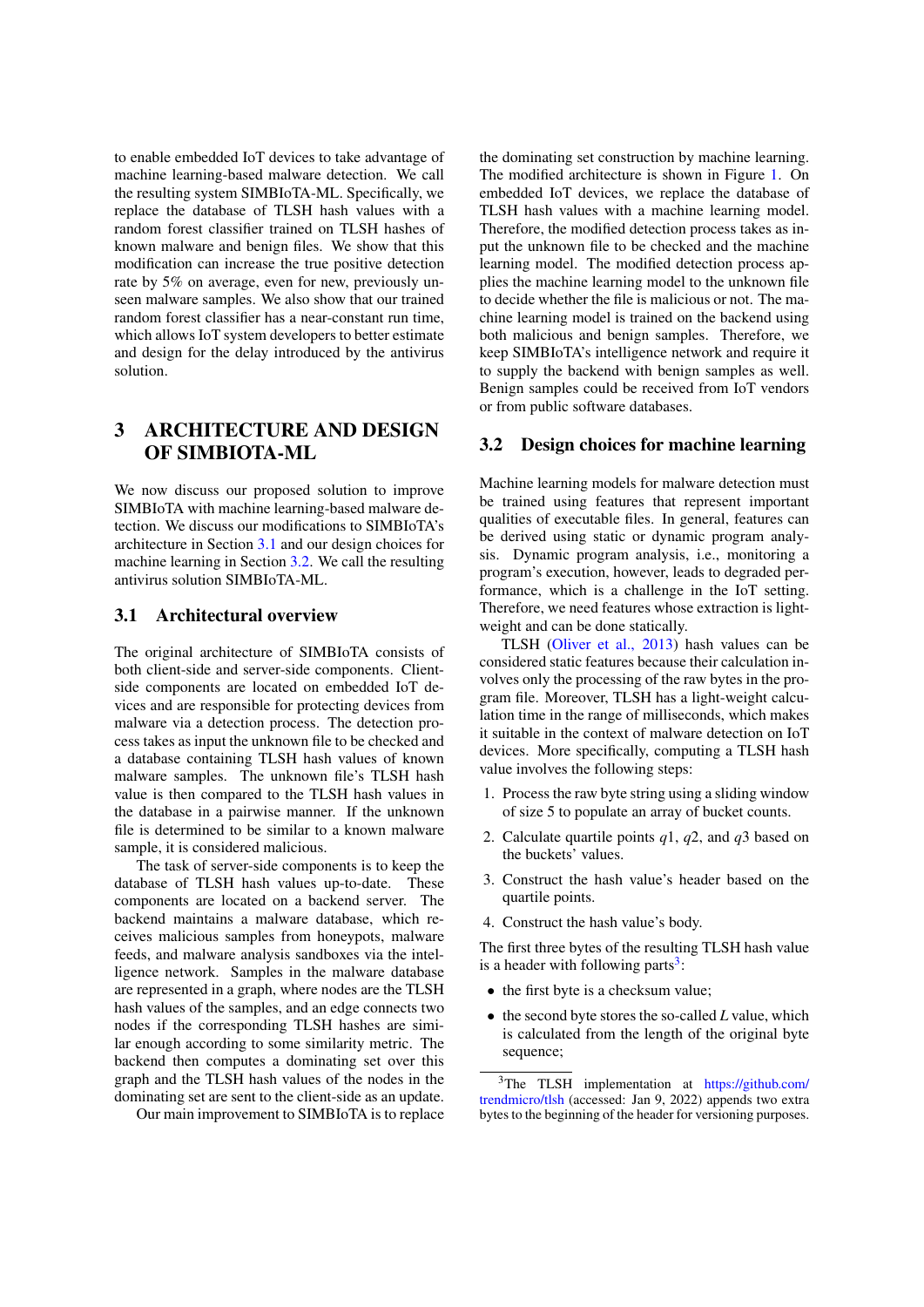<span id="page-4-1"></span>

Figure 1: Architecture of SIMBIoTA-ML

• the two nibbles of the third byte are called the *Q*1 and *Q*2 ratios, and they are computed from the quartile points *q*1 and *q*3, and the quartile points *q*2 and *q*3, respectively.

The rest of the bytes are the binary representations of the 128 buckets that TLSH uses during the construction of the hash value quantized to two bits.

As an illustration, let us consider the following prefix of a TLSH hash value, represented in hexadecimal format:

```
82 A4 02 13 79 E2 86 B1 E7 65 18 ...
```
The first byte of the header is a checksum, which has the value of hexadecimal 82 in our example. This is followed by the *L* value, which is hexadecimal A4 in this case. Next come the *Q*1 and *Q*2 ratios, which are hexadecimal 0 and 2, respectively, in the example. The remaining bytes are the binary representations of the buckets turned into hexadecimal numbers. As each bucket value is represented by two bits, the next hexadecimal number 1, in the example, encodes the 2-bit values 00 and 01 of the first two buckets. Similarly, the next hexadecimal number 3 encodes the 2-bit values 00 and 11 of the next two buckets, *etc*.

We transform the TLSH hash value into 131 features by splitting the hash value into smaller parts. Specifically, we take from the header the *L* value, the *Q*1 ratio, and the *Q*2 ratio. We then split the bytes representing buckets into bit pairs, which gives us 128 2-bit features for the 128 buckets. We train a random forest classifier over these extracted features. Choosing a random forest classifier is advantageous because it automatically filters non-predictive features.

## <span id="page-4-0"></span>4 EVALUATION

In this section, we compare SIMBIoTA-ML to SIM-BIoTA and discuss their advantages and disadvantages. Specifically, we discuss the experiment design and the used data set in Section [4.1.](#page-4-2) Sections [4.2](#page-5-0) and [4.3](#page-6-0) present the true positive and false positive detection rates, respectively. We compare the two solutions' storage requirements in Section [4.4](#page-8-1) and their running times in Section [4.5.](#page-8-2)

### <span id="page-4-2"></span>4.1 Experiment design

We perform all experiments using the same data set as used for the evaluation of SIMBIoTA. This dataset is called *CrySyS-Ukatemi benchmark dataset of IoT malware 2021* (or CUBE-MALIoT-2021 for short). The dataset consists of 29,209 malicious ARM samples and 18,715 malicious MIPS samples, which we extended with 4,727 benign ARM samples and 9,392 benign MIPS samples for the purpose of our study. For malicious samples, metadata is also available, which details, among others, the date the sample was first seen in the wild (i.e., submitted to VirusTotal). We made CUBE-MALIoT-2021 publicly available<sup>[4](#page-4-3)</sup> for use by the IoT malware research community. To the best of our knowledge, such a large dataset containing raw binaries of IoT malware was not previously available publicly, and we hope that CUBE-MALIoT-2021 will become a *de facto* benchmark dataset in IoT malware detection, in order to satisfy the need for the comparability and reproducibility of results of different research groups.

<span id="page-4-3"></span><sup>4</sup><https://github.com/CrySyS/cube-maliot-2021> (accessed: Jan 9, 2022)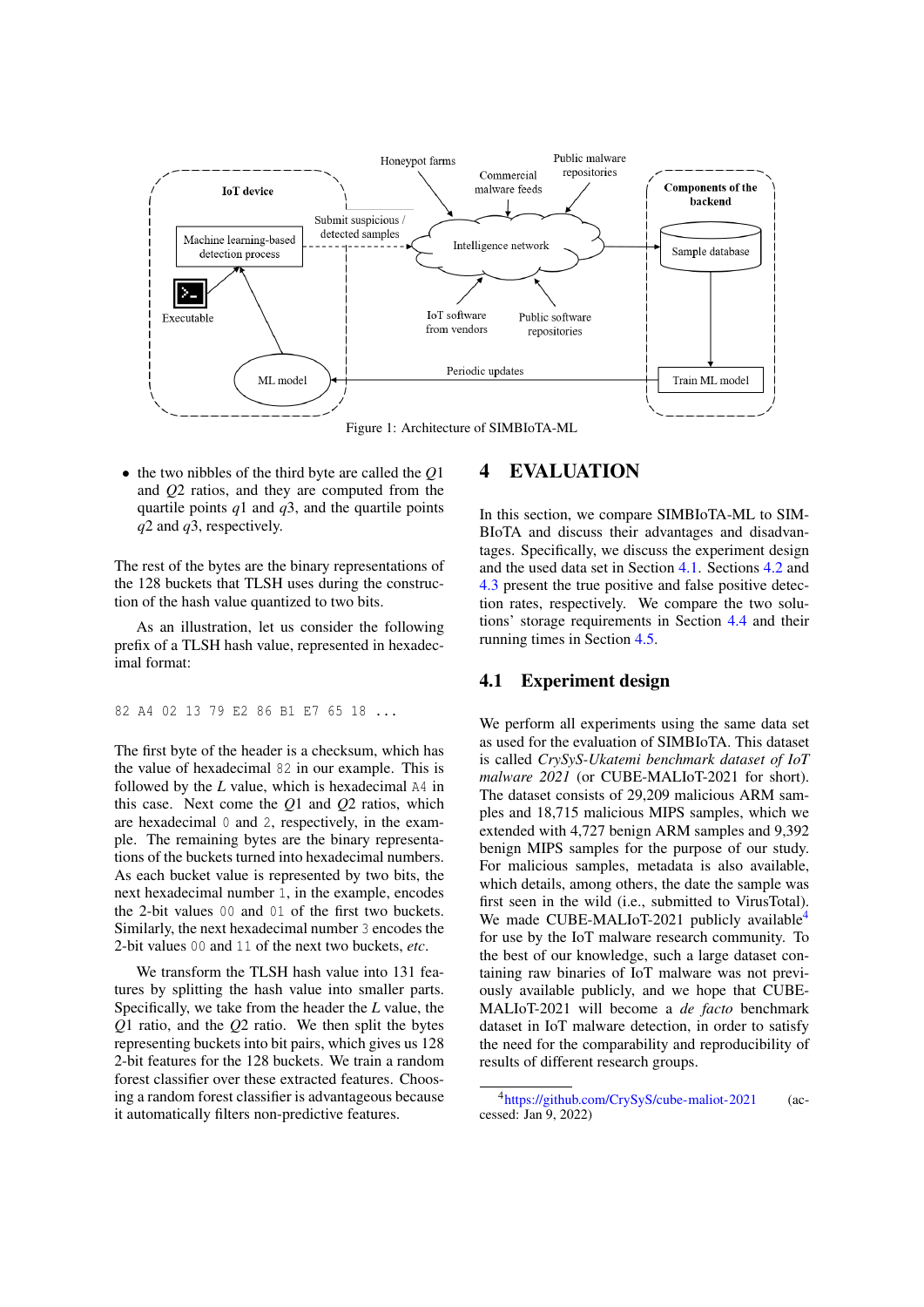We also follow the same experiment design as used in (Tamás. et al., 2021) for SIMBIoTA. The timeline of the experiment is between January 1st, 2018 and September 15th, 2019, divided into weeks. We assume that both SIMBIoTA and SIMBIoTA-ML receive updates for their detection methods at the beginning of each week. Malicious samples are organized into weekly batches based on the date they were first seen, and each weekly batch is further divided into two groups. The first group, which contains 10% of that weekly batch's samples and is called the *intelligence part*, is made available to the backend for processing. These samples represent the knowledge obtained by the antivirus company from the intelligence network. The second group, called the *wilderness part*, contains 90% of that weekly batch's samples, and it is assumed to exist only in the wild and is never revealed to the backend. The wilderness parts of weekly batches are used to evaluate the antivirus solutions' true positive detection rate.

SIMBIoTA-ML also requires benign samples in order to train the machine learning model on a balanced data set. However, we have no metadata available for benign samples. Therefore, we randomly assign benign samples to be part of either the *training* or *test* sets for each architecture. In the case of ARM, the *training* set contains 2,921 benign ARM samples, and for MIPS, the corresponding *training* set contains 1,872 MIPS samples. Each week, we randomly select the same number of benign samples from the training sets as the number of malicious samples in the intelligence part of that weekly batch. Selected benign samples are sent to SIMBIoTA-ML's backend for training the machine learning model. Samples in the test sets are never revealed to the backend and are used to measure false positive detection rates.

Note that our experiment design results in SIMBIoTA-ML's backend having less training data available than what is usually the case in machine learning. Researchers often use 80% of their data sets for training purposes and use the remaining 20% as the testing set. In our case, however, the backend can only train on 10% of the malicious samples such that we can compare its performance to that of SIM-BIoTA. For SIMBIoTA-ML's backend to have a balanced data set, it has access to 61.78% of the benign ARM samples and 19.93% of the benign MIPS samples.

The random forest classifier trained on the backend for SIMBIoTA-ML also needs to be configured. Specifically, the number of decision trees that make up the random forest has to be specified. This number represents a trade-off between the detection capability of the machine learning model and the memory required to apply the model on the embedded IoT device. The more decision trees there are in the model, the better the detection capability is. However, having more decision trees also increases the model size, increasing the amount of memory the embedded IoT device must have in order to apply the model. We set the number of decision trees to 10, which gave us a good trade-off between the two conflicting requirements.

Our method of assigning benign samples to the training and test sets introduces randomness into the experiment. To balance this randomness, we repeat the experiment 12 times and use traditional box plots to present the results. The data points of our box plots show the results of the 12 runs of our experiment for each week.

#### <span id="page-5-0"></span>4.2 True positive detection rate

We measured the true positive detection rate of SIM-BIoTA and SIMBIoTA-ML with the wilderness parts of weekly batches. In order to measure the performance for existing malware, we submit the wilderness parts of all previous weekly batches to the embedded IoT device for detection. We also measure the performance of new, previously unseen malware by submitting the wilderness part of the current weekly batch to the detection process. Note that we assume embedded IoT devices to receive updates to their detection processes at the beginning of each week. Therefore, the wilderness part of the current weekly batch contains samples that can be considered coming from the future.

The measured true positive detection rate for samples of the wilderness parts of previous weekly batches is shown in Figure [2.](#page-6-1) The left-hand side of the Figure shows the performance of SIMBIoTA and the right-hand side shows the performance of SIMBIoTA-ML. Both antivirus solutions show a learning curve for both the MIPS and the ARM architectures, i.e., their true positive detection rate improves as time passes and more samples are made available to the backend. However, SIMBIoTA-ML consistently outperforms SIMBIoTA by having a true positive detection rate above 95% throughout the measurement.

Figure [3](#page-7-0) shows the true positive detection rate for the wilderness parts of current weeks for both SIM-BIoTA and SIMBIoTA-ML. The left-hand side depicts the performance of SIMBIoTA and the righthand side shows the performance of SIMBIoTA-ML. SIMBIoTA's performance varies in time and it is only by the second half of the experiment that its performance reaches 90-95%. SIMBIoTA-ML also shows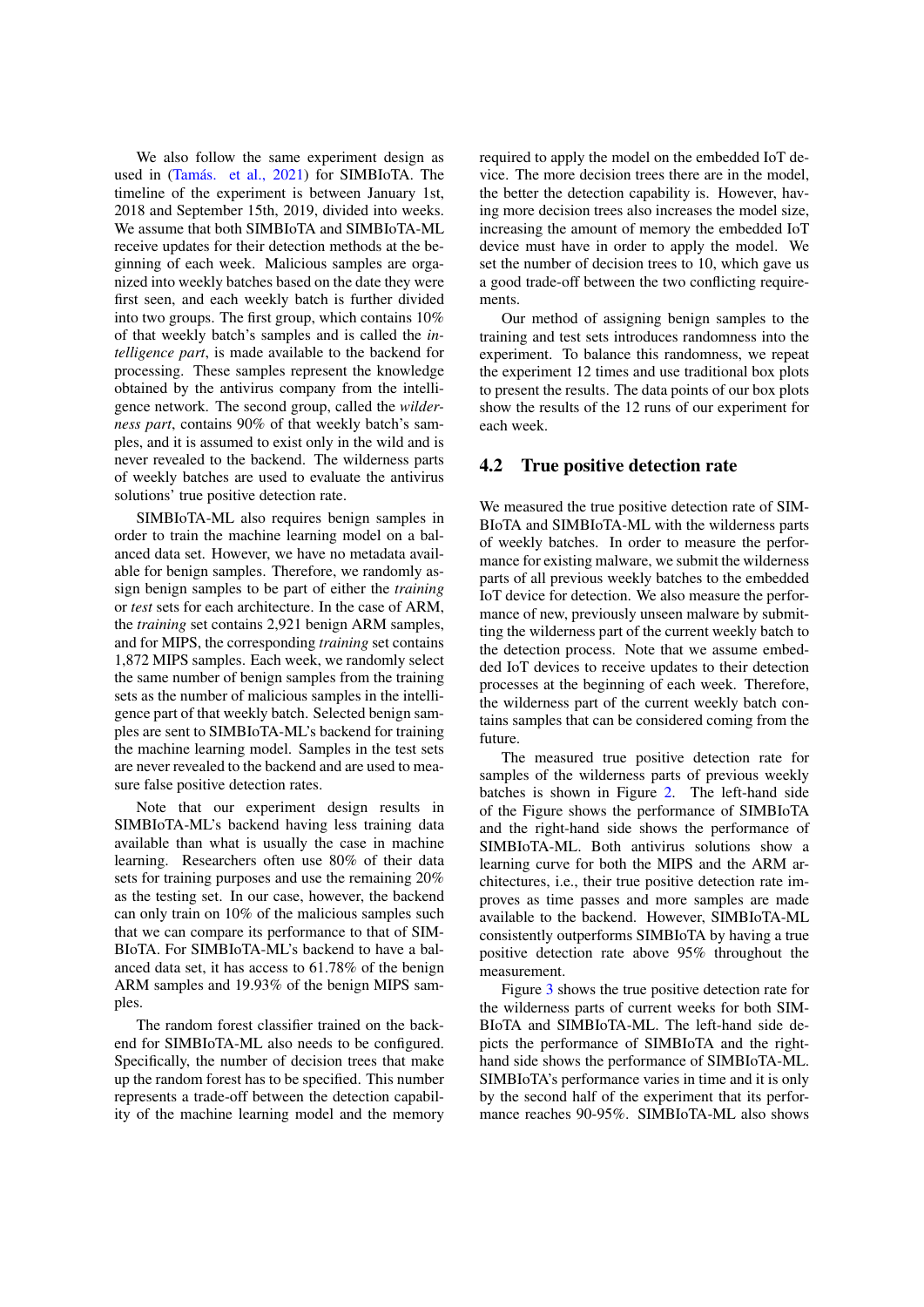<span id="page-6-1"></span>

Figure 2: Box plot of the true positive detection rate for samples of the past for SIMBIoTA and SIMBIoTA-ML

variations in its true positive detection rate but the variation is smaller than that of SIMBIoTA, and performance stays above and around 95% for the majority of the experiment. Therefore, we conclude that SIMBIoTA-ML outperforms SIMBIoTA in this regard as well.

#### <span id="page-6-0"></span>4.3 False positive detection rate

In order to measure the false positive detection rate of SIMBIoTA and SIMBIoTA-ML, we conduct the following experiment. In the case of SIMBIoTA, the backend does not need benign samples due to the antivirus solution's design. Therefore, we submit all benign samples to SIMBIoTA for detection. In the case of SIMBIoTA-ML, however, the backend requires benign samples in order to train the machine learning model on a balanced dataset. As a result, SIMBIoTA-ML's backend has access to the benign samples in the training set. Therefore, we only submit benign samples from the test set to SIMBIoTA-ML's detection process.

In our experiments, SIMBIoTA did not detect any benign samples as malicious, hence achieved a false positive rate of 0, which is consistent with the results reported in (Tamás. et al., 2021). The same cannot be said for SIMBIoTA-ML, however. Machine learning classifiers have the tendency to sometimes misclassify inputs and our random forest classifier is no exception. The weekly false positive detection rate on benign samples is shown in Figure [4.](#page-7-1) In the case of benign ARM samples, SIMBIoTA-ML's false positive detection rate stays below 1% on average throughout the experiment. For benign MIPS samples, the false positive detection rate goes slightly above 1% on average at the beginning of the experiment. It then steadily decreases as more and more benign MIPS samples are revealed to the backend. As we discussed in Section [4.1,](#page-4-2) our experiment design provides less training data to the backend than what is usually recommended in literature. This is especially the case for benign MIPS samples, because the data set is divided into 19.93%-80.07% for training and testing, respectively. Taking this into consideration, we conclude that while SIMBIoTA-ML's false positive detection rate is higher than that of SIMBIoTA, it is still acceptable for malware detection.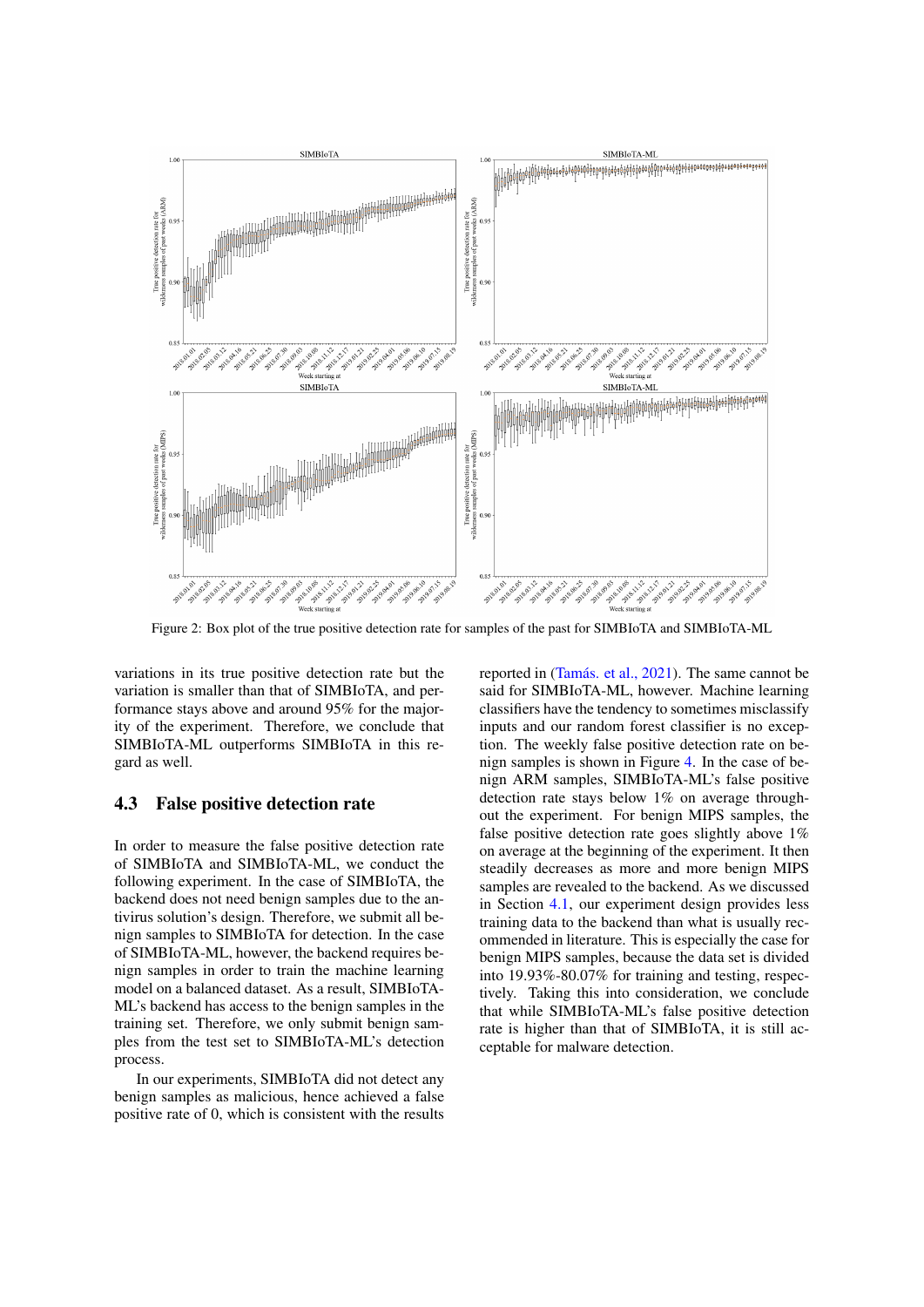<span id="page-7-0"></span>

Figure 3: Box plot of the true positive detection rate for previously unseen samples for SIMBIoTA and SIMBIoTA-ML

<span id="page-7-1"></span>

Figure 4: Box plot of the false positive detection rate for benign samples in the test set for SIMBIoTA-ML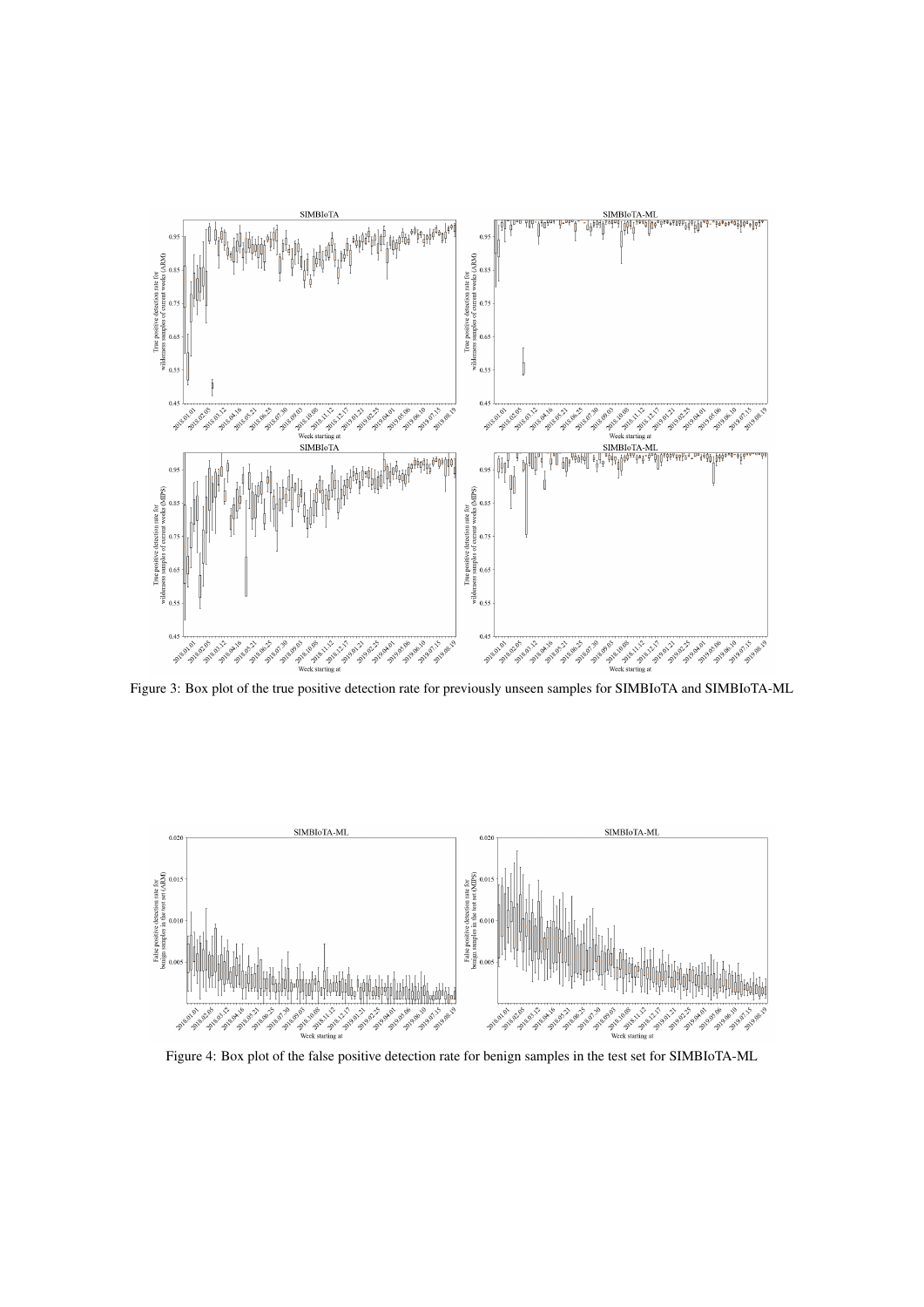#### <span id="page-8-1"></span>4.4 Storage requirement

Throughout our experiments, we measured the amount of storage necessary to hold SIMBIoTA's database of similarity hashes and SIMBIoTA-ML's machine learning model. In the case of SIMBIoTA, each similarity hash is 35 bytes, therefore, the total amount of storage necessary is 35 times the number of entries in the database. In the case of SIMBIoTA-ML, our implementation for the random forest classi-fier uses the scikit-learn<sup>[5](#page-8-3)</sup> Python module. In order to measure the amount of storage necessary to hold the model, we used the pickle $<sup>6</sup>$  $<sup>6</sup>$  $<sup>6</sup>$  module to transform the</sup> Python object into a byte string that could be written to disk and later reloaded into memory. We then calculated the length of the byte string to get the number of bytes necessary to represent the object.

The storage requirements for both SIMBIoTA and SIMBIoTA-ML are shown in Figure [5.](#page-9-3) While the storage requirements of both antivirus solutions increase over time, SIMBIoTA-ML's requirements are orders of magnitude higher, going form ca. 40 KB to ca. 150 KB by the end of our experiment. By contrast, SIMBIoTA's database of similarity hashes require less than 10 KB of storage throughout the experiment. Therefore, we may conclude that SIMBIoTA-ML is not fit for very low-end embedded devices, which typically have only tens of kilobytes of RAM and a few hundred kilobytes of Flash memory [\(Ojo et al., 2018\)](#page-10-12). However, such devices usually do not have an operating system and they do not handle files, therefore, they are not really in the scope of our work. On the other hand, middle-range and high-end embedded devices with megabytes of memory available would be able to use SIMBIoTA-ML.

#### <span id="page-8-2"></span>4.5 Run time performance

The last aspect by which we compare SIMBIoTA and SIMBIoTA-ML is their run time performance. Specifically, we measure the time it takes for both solutions' detection process to decide whether a submitted file is malicious or not. We performed this measurement on a non-real time Linux operating system, therefore, small fluctuations in the measurements are possible due to task scheduling in the system.

The run time performance of SIMBIoTA and SIMBIoTA-ML for determining that a submitted file is malicious is shown in Figure [6.](#page-10-13) SIMBIoTA's performance microseconds as it only needs to calculate the difference between TLSH hashes and compare the result to a threshold value. However, SIMBIoTA has to do the comparison in a pair-wise fashion, i.e., it has to compare the TLSH hash value of the unknown file to each similarity hash value in its database individually. It is therefore not surprising that as the size of the database increases, so does the run time of the detection process. This is also the explanation for the growing difference between the minimum and maximum run time we measured. Depending on where the similar hash value is located in the database of similarity hashes, SIMBIoTA's detection process needs to perform a different number of comparisons before a decision can be made. Unfortunately, in application areas where the delay caused by an antivirus product is of importance, e.g., due to real time requirements, this is an undesirable feature.

SIMBIoTA-ML requires more time to apply the machine learning model: its run time performance is a little above 1 ms. While this would result in a larger delay in real systems than that caused by SIMBIoTA, this delay is near constant. This is advantageous from the system operator's standpoint because this delay is easy to take into consideration during system design and operation.

The run time performance of SIMBIoTA and SIMBIoTA-ML for determining that a submitted file is benign is shown in Figure [7.](#page-11-9) The run time delay that SIMBIoTA's detection process would cause on a real system is even higher in this case. The reason for this is that in order for SIMBIoTA's detection process to make a decision about an unknown benign file, it has to compare the file's TLSH hash value to all the similarity hash values in its database. SIMBIoTA-ML's detection process, however, always applies the same machine learning model to every file, therefore, the run time performance is the same for both malware and benign files.

### <span id="page-8-0"></span>5 CONCLUSION

In this paper, we proposed SIMBIoTA-ML, a lightweight, machine learning-based malware detection approach for embedded IoT devices. Our work was inspired by SIMBIoTA (Tamás. et al., 2021), which uses TLSH hashes to detect malware based on binary similarity of unknown files to known malicious binaries. The key difference between SIMBIoTA-ML and SIMBIoTA is that we use TLSH hashes as feature vectors to train a random forest classifier, instead of directly measuring the TLSH similarity of files, and by doing so, we achieve a better malware detection performance than that of SIM-BIoTA. More specifically, we showed via an exten-

<span id="page-8-4"></span><span id="page-8-3"></span><sup>5</sup><https://scikit-learn.org/stable/> (accessed: Jan 11, 2022) <sup>6</sup><https://docs.python.org/3/library/pickle.html> (accessed: Jan 11, 2022)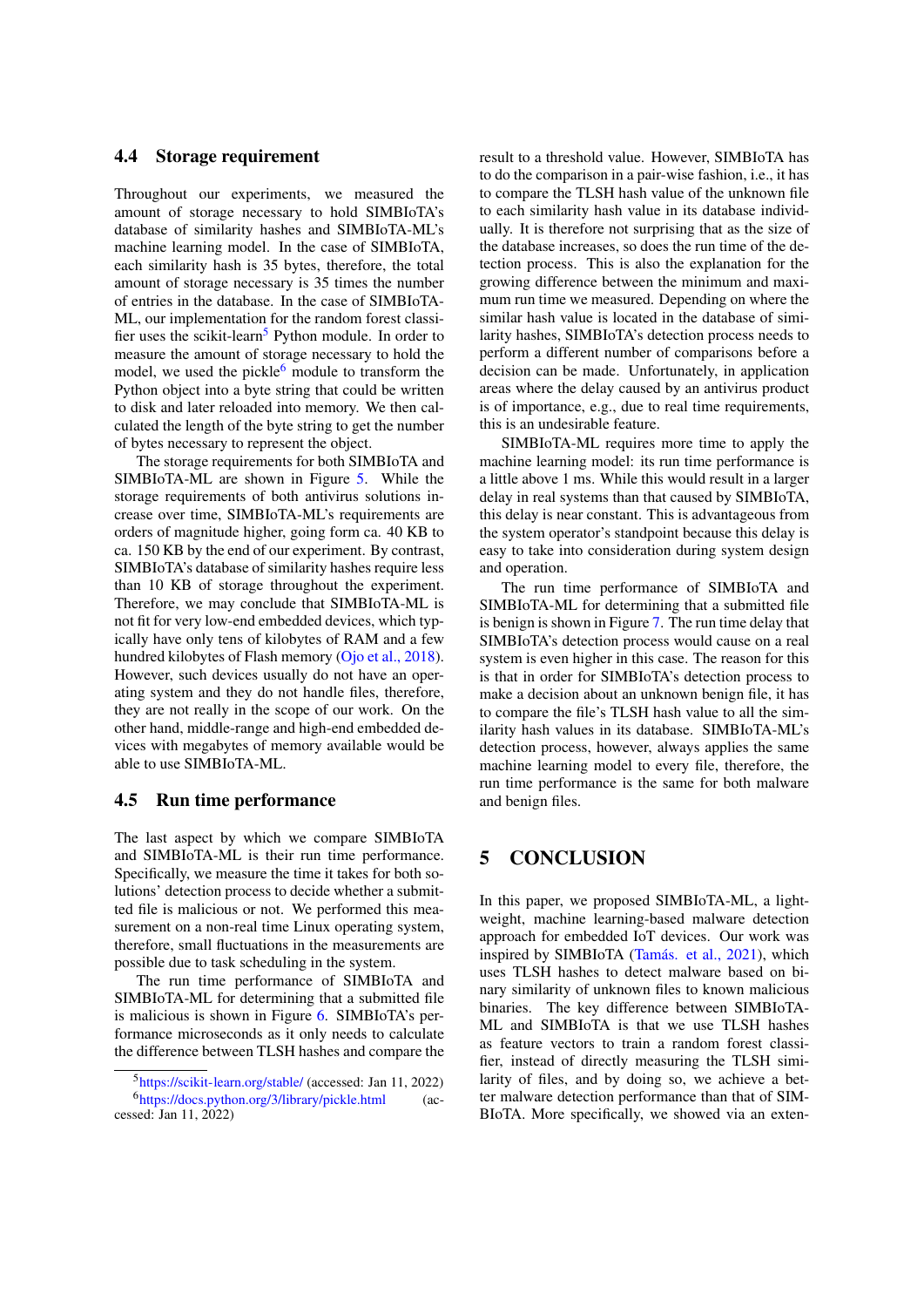<span id="page-9-3"></span>

Figure 5: Box plot of the storage requirements for SIMBIoTA and SIMBIoTA-ML

sive experiment on a large dataset of real IoT malware and benign files that SIMBIoTA-ML consistently achieves a higher true positive detection rate than SIMBIoTA, while, at the same time, it also has a higher, but still acceptable, false positive detection rate. In terms of storage requirements, SIMBIoTA is superior to SIMBIoTA-ML, but SIMBIoTA-ML can still be hosted by mid-range and high-end embedded devices with megabytes of memory. Finally, we also showed that the run time delay SIMBIoTA introduces into the operation of an embedded IoT device is not constant, making it hard to design for. In contrast, SIMBIoTA-ML introduces a near-constant, although somewhat increased, delay into the operation of the embedded IoT device, which is advantageous when the device has to satisfy real-time constraints.

### ACKNOWLEDGEMENTS

The presented work was carried out within the SETIT Project (2018-1.2.1-NKP-2018-00004), which has been implemented with the support provided from the National Research, Development and Innovation Fund of Hungary, financed under the 2018-1.2.1-NKP

funding scheme. The research was also supported by the Ministry of Innovation and Technology NRDI Office within the framework of the Artificial Intelligence National Laboratory Program. The authors would like to thank Zoltán Iuhos for his help in implementing the experiments.

## REFERENCES

- <span id="page-9-2"></span>Abbas, M. F. B. and Srikanthan, T. (2017). Low-complexity signature-based malware detection for IoT devices. In Batten, L., Kim, D. S., Zhang, X., and Li, G., editors, *Applications and Techniques in Information Security*, pages 181–189, Singapore. Springer Singapore.
- <span id="page-9-1"></span>Alasmary, H., Khormali, A., Anwar, A., Park, J., Choi, J., Abusnaina, A., Awad, A., Nyang, D., and Mohaisen, A. (2019). Analyzing and detecting emerging Internet of Things malware: A graph-based approach. *IEEE Internet of Things Journal*, 6(5):8977–8988.
- <span id="page-9-0"></span>Antonakakis, M., April, T., Bailey, M., Bernhard, M., Bursztein, E., Cochran, J., Durumeric, Z., Halderman, J. A., Invernizzi, L., Kallitsis, M., Kumar, D., Lever, C., Ma, Z., Mason, J., Menscher, D., Seaman, C., Sullivan, N., Thomas, K., and Zhou, Y. (2017). Understanding the Mirai botnet. In *26th USENIX Security*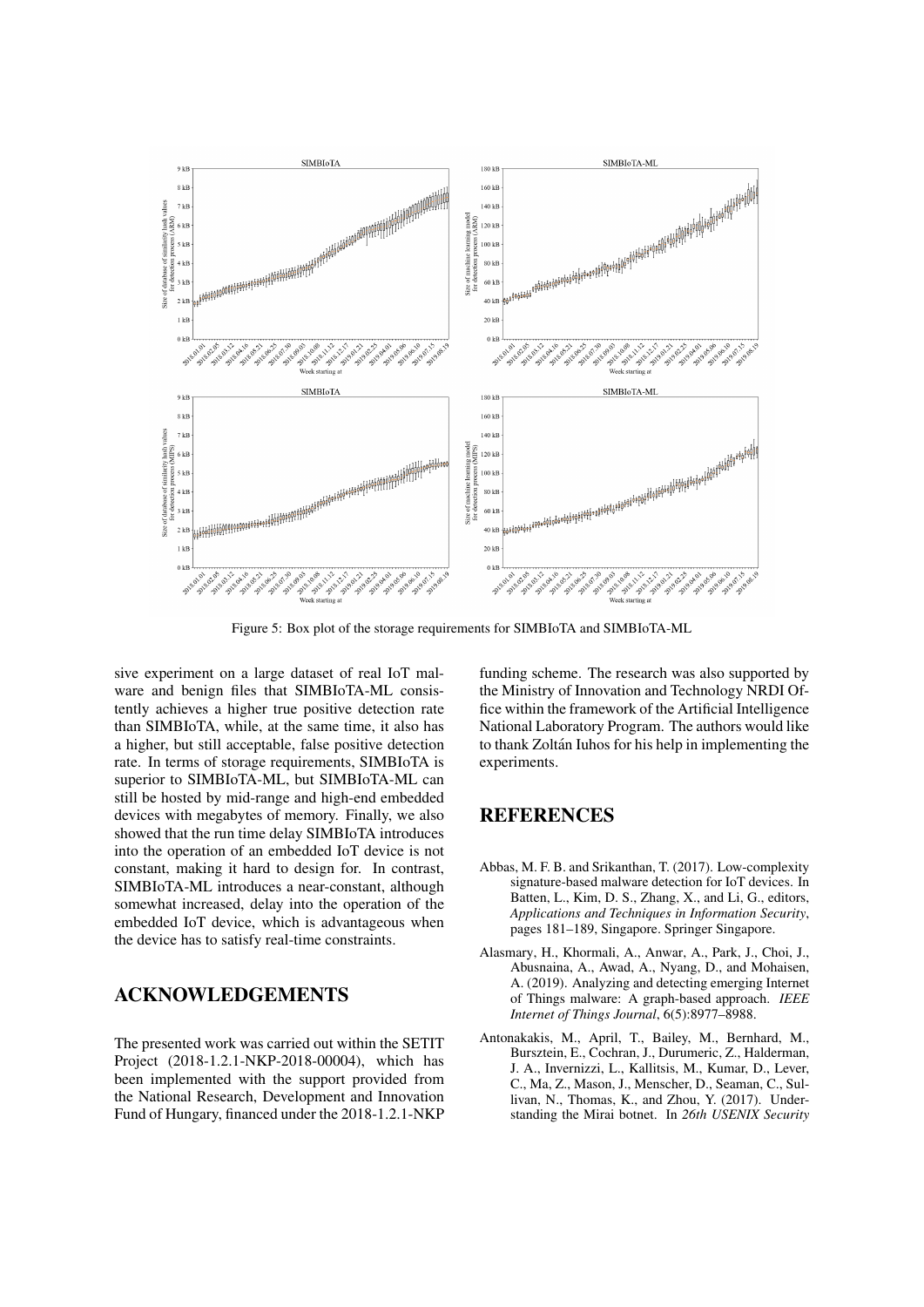<span id="page-10-13"></span>

Figure 6: Box plot of the run time of the detection process for "malicious" decision for SIMBIoTA and SIMBIoTA-ML

*Symposium (USENIX Security 17)*, pages 1093–1110, Vancouver, BC. USENIX Association.

- <span id="page-10-0"></span>Cozzi, E., Vervier, P.-A., Dell'Amico, M., Shen, Y., Bigle, L., and Balzarotti, D. (2020). The tangled genealogy of IoT malware. In *Annual Computer Security Applications Conference (ACSAC2020)*, Austin, USA.
- <span id="page-10-2"></span>Dovom, E. M., Azmoodeh, A., Dehghantanha, A., Newton, D. E., Parizi, R. M., and Karimipour, H. (2019). Fuzzy pattern tree for edge malware detection and categorization in IoT. *Journal of Systems Architecture*, 97:1 – 7.
- <span id="page-10-1"></span>Gibert, D., Mateu, C., and Planes, J. (2020). The rise of machine learning for detection and classification of malware: Research developments, trends and challenges. *Journal of Network and Computer Applications*, 153:102526.
- <span id="page-10-4"></span>Goyal, M., Sahoo, I., and Geethakumari, G. (2019). Http botnet detection in IoT devices using network traffic analysis. In *2019 International Conference on Recent Advances in Energy-efficient Computing and Communication (ICRAECC)*, pages 1–6.
- <span id="page-10-6"></span>HaddadPajouh, H., Dehghantanha, A., Khayami, R., and Choo, K.-K. R. (2018). A deep recurrent neural network based approach for Internet of Things malware threat hunting. *Future Generation Computer Systems*,  $85:88 - 96.$
- <span id="page-10-5"></span>Hussain, F., Hussain, R., Hassan, S. A., and Hossain, E. (2020). Machine learning in IoT security: Current so-

lutions and future challenges. *IEEE Communications Surveys & Tutorials*, 22(3):1686–1721.

- <span id="page-10-10"></span>Hwang, C., Hwang, J., Kwak, J., and Lee, T. (2020). Platform-independent malware analysis applicable to Windows and Linux environments. *Electronics*, 9(5).
- <span id="page-10-9"></span>Karanja, E. M., Masupe, S., and Jeffrey, M. G. (2020). Analysis of Internet of Things malware using image texture features and machine learning techniques. *Internet of Things*, 9:100153.
- <span id="page-10-3"></span>Meidan, Y., Bohadana, M., Mathov, Y., Mirsky, Y., Shabtai, A., Breitenbacher, D., and Elovici, Y. (2018). N-BaIoT — network-based detection of IoT botnet attacks using deep autoencoders. *IEEE Pervasive Computing*, 17(3):12–22.
- <span id="page-10-11"></span>Nakhodchi, S., Upadhyay, A., and Dehghantanha, A. (2020). *A Comparison Between Different Machine Learning Models for IoT Malware Detection*, pages 195–202. Springer International Publishing, Cham.
- <span id="page-10-7"></span>Ngo, Q.-D., Nguyen, H.-T., Le, V.-H., and Nguyen, D.-H. (2020). A survey of iot malware and detection methods based on static features. *ICT Express*, 6(4):280– 286.
- <span id="page-10-8"></span>Nguyen, H., Ngo, Q., and Le, V. (2020). A novel graphbased approach for IoT botnet detection. *Int. J. Inf. Sec.*, 19(5):567–577.
- <span id="page-10-12"></span>Ojo, M. O., Giordano, S., Procissi, G., and Seitanidis, I. N. (2018). A review of low-end, middle-end, and highend IoT devices. *IEEE Access*, 6:70528–70554.